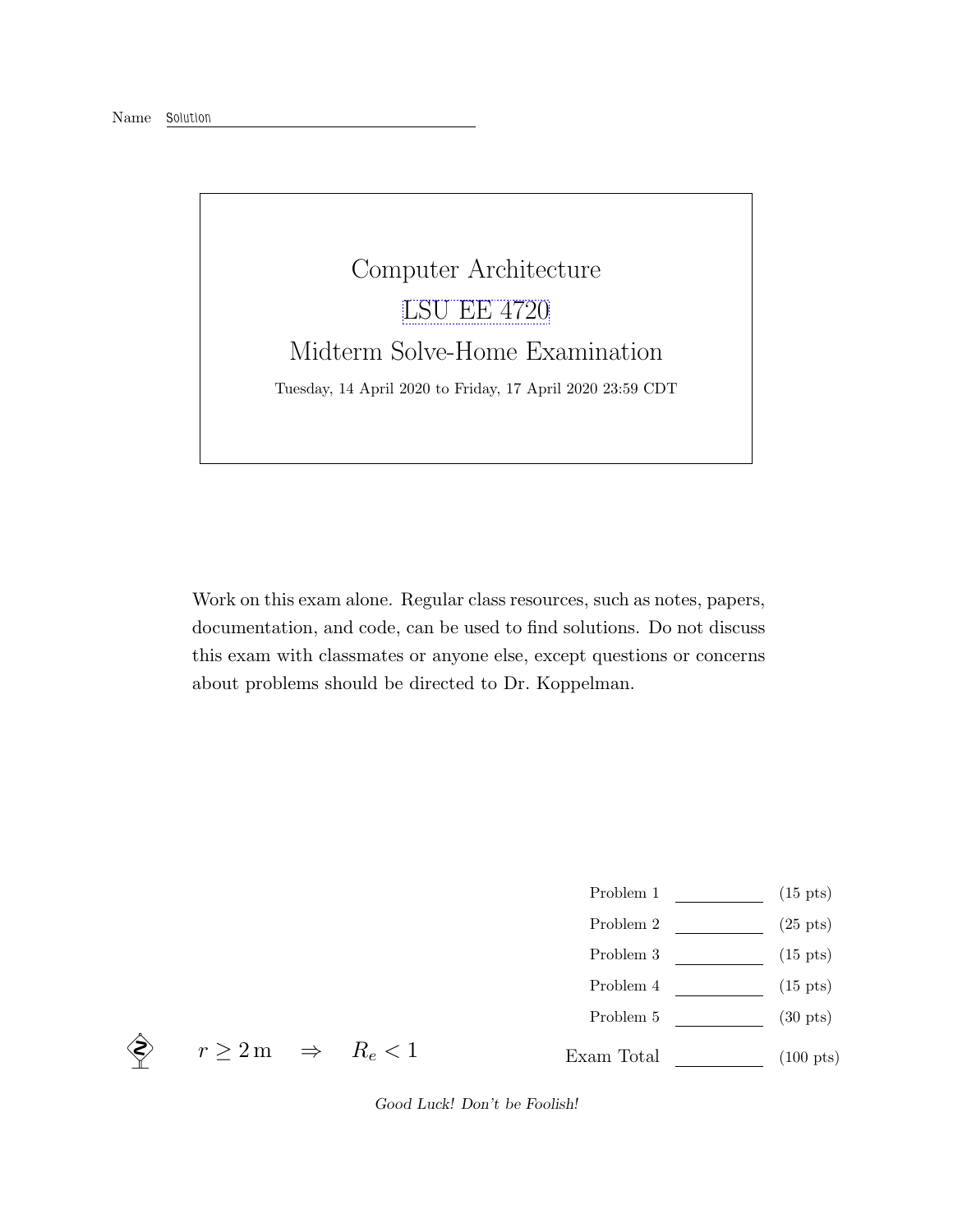Problem 1: [15 pts] The pipeline below is a slightly lower cost version of the bypassed MIPS implementation that we've been using. The cost saving is achieved by not allowing an instruction to use a bypassed value from both the ME and WB stage, the value must come from one stage or the other. Select inputs are shown for three of the re-done EX stage multiplexors, they are labeled A, B, and C. For this problem assume that they are connected to properly designed control logic.



Problem continues on next page.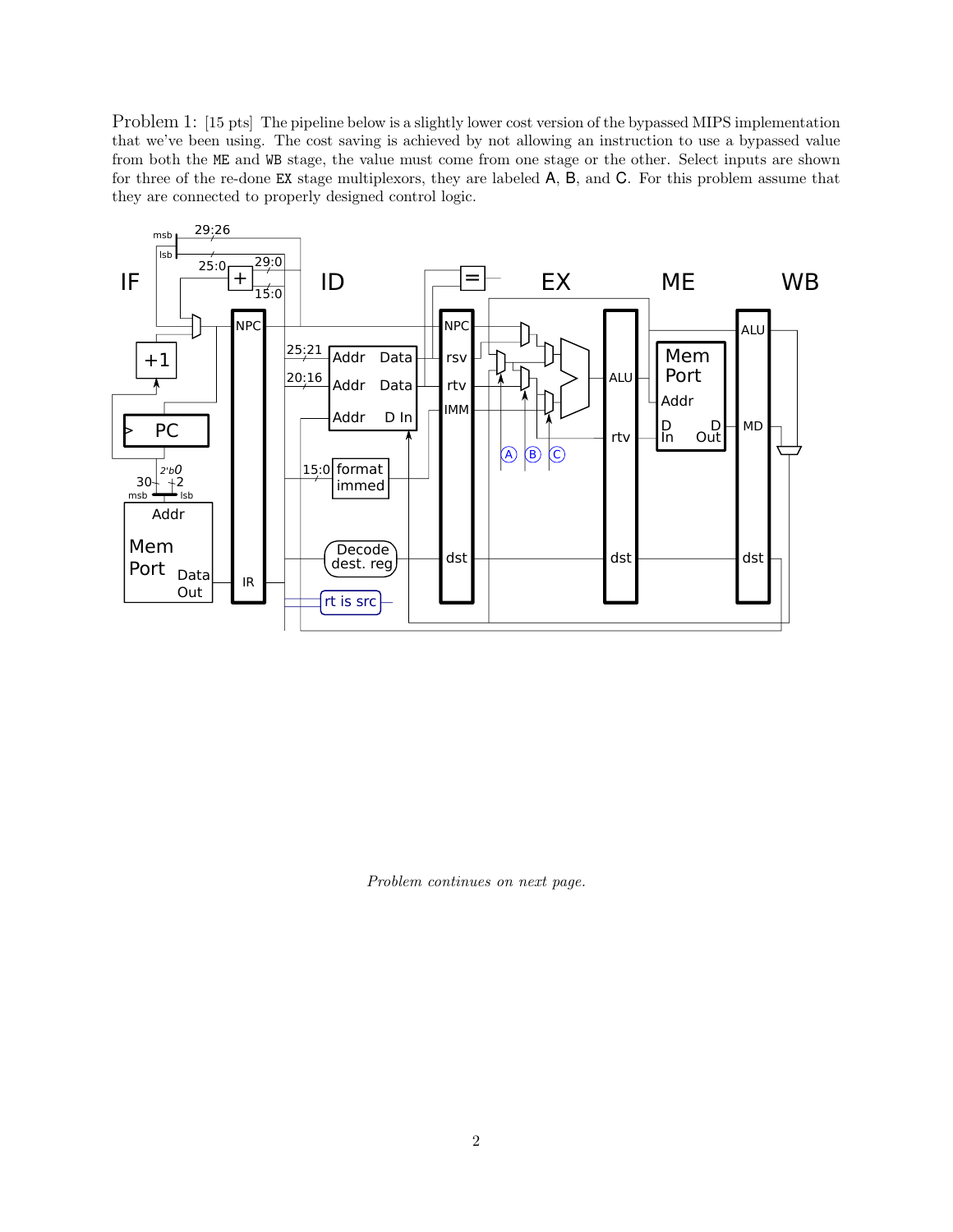(a) Show the values on the labeled select signals for an execution of the code below for those cycles in which an instruction below is in the EX stage. If the value on a select signal does not matter, show an X.

Show values of A, B, and C for when EX occupied by code below.  $\forall$  Use X if value does not matter, blank when no insn in EX.

Solution appears below.

The following is an explanation to help those studying. There is no need to provide such a long-winded answer on an exam. The A select signal is set to 1 when a bypass from WB is needed and is set to 0 when a bypass from ME is needed. The add instruction does not use a bypassed value, so A is shown as X (meaning it could be either 0 or 1) in cycle 2 (when add is in EX). The sub bypasses from ME so A is 0 in cycle 3 and sw bypasses from WB in cycle 4 so A is 1.

The  $B$  select signal is 0 if the  $rt$  source is bypassed. Only the  $sub$  bypasses an  $rt$  source, so  $B$  is 0 in cycle 3, the other instructions use the value from the register file so  $B$  is 1 in cycles 2 and 4.

The C select signal is 1 if the immediate is needed at the lower ALU input. That is only true for the sw, where the store memory address is computed by adding the immediate, 8, to the r1 value. The sw instruction uses the rt value too, but that's the store data which is delivered to D In.

| #                             | Cycle<br>add r1, r2, r3 IF<br>sub r4, r5, r1<br>sw r6, 8(r1) | $\mathbf 0$ | 1<br>ID<br>IF | $\overline{2}$<br>ЕX<br>ID<br>ΙF         | 3<br>ME<br>ЕX<br>ID     | 4<br>WB<br>ME<br>EX | 5<br>WB<br>ME | 6<br>WB |          |
|-------------------------------|--------------------------------------------------------------|-------------|---------------|------------------------------------------|-------------------------|---------------------|---------------|---------|----------|
| #<br>A<br>$\overline{B}$<br>C | Cycle                                                        | 0           | 1             | $\overline{2}$<br>Χ<br>$\mathbf{1}$<br>0 | -3<br>0<br>$\circ$<br>0 | 4<br>1<br>1<br>1    | 5             | 6       | SOLUTION |
| #                             | Cycle                                                        | 0           |               | $\overline{2}$                           | 3                       | 4                   | 5             | 6       |          |

(b) Show a code fragment that would stall on the implementation above but would not stall on our usual bypassed MIPS (which appears in Problem 3).

 $\triangledown$  Code fragment that stalls on this implementation, but not our usual 5-stage MIPS.

Solution appears below. The xor instruction uses the result of both the addi and or. The execution is for "our usual bypassed MIPS," where both values can be bypassed and so no stall is needed.

| # SOLUTION                    |  |  |  |  |                |                                                                   |  |  |  |
|-------------------------------|--|--|--|--|----------------|-------------------------------------------------------------------|--|--|--|
|                               |  |  |  |  |                | # Cycle 0 1 2 3 4 5 6 Note: Execution is for usual bypassed MIPS. |  |  |  |
| addi R1, r2, 3 IF ID EX ME WB |  |  |  |  |                |                                                                   |  |  |  |
| or R4, r5, r6 IF ID EX ME WB  |  |  |  |  |                |                                                                   |  |  |  |
| xor r7, R1, R4                |  |  |  |  | IF ID EX ME WB |                                                                   |  |  |  |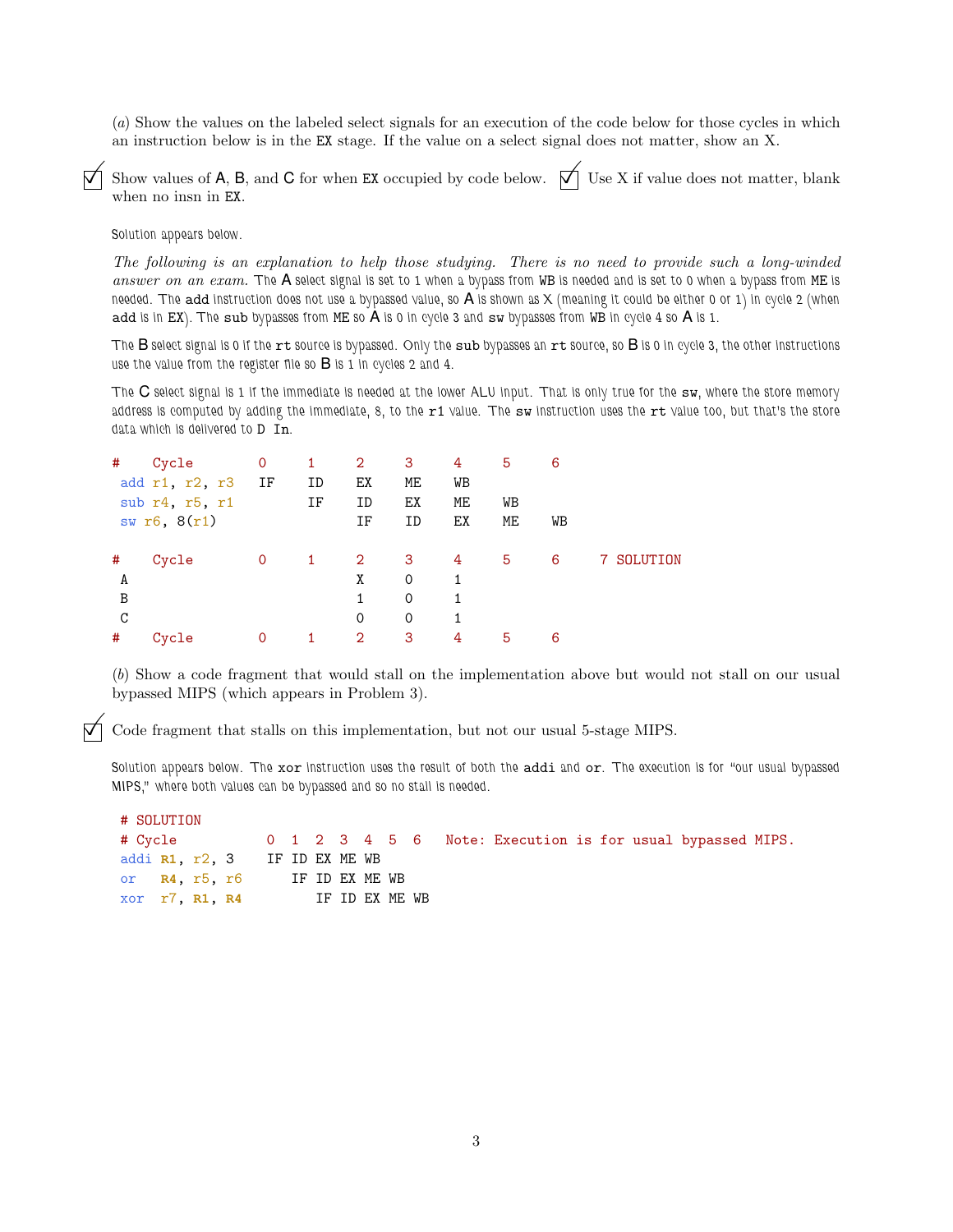Problem 2: [25 pts] Appearing below is the lower-cost MIPS implementation from the previous problem. Design the control logic specified below. The output of  $|\mathbf{r}|$  is 1 if the  $\mathbf{r}$  field of the instruction specifies a source value, as it does in most type R but only a few type I, such as sw. The Inkscape SVG source for the image below can be found at <https://www.ece.lsu.edu/ee4720/2020/mt-p1.svg>.

- $\nabla$  Design control logic for the labeled multiplexor select signals, A, B, and C.
	- Design control logic to generate a stall signal when a bypass would have been from both ME and WB.
- Pay attention to the usual stuff:  $\forall$  Cost and critical path.  $\forall$  The stage that instructions are in when the select signals are computed and the stage in which they are used.

Solution appears below. Logic for the select signals is shown in two shades of purple (two shades to help emphasize longer wires). Signal ME By is 1 if there is a dependence between the instruction in ID and the instruction in EX. It is used in the next cycle for select signal  $A$ . Signal  $rt$  By is 1 if the  $rt$  register of the instruction in ID is a source and it depends on either the instruction in EX or ME. It is used for B in the next cycle. Signal C is easiest, it is 1 if the instruction is a type R, otherwise it is zero. Type I instructions that use the ALU need the immediate at the lower input. The few type I instructions that use the rt value as a source, such as sw and beq, use the rt value in some place other than the ALU, such as the ID-stage comparison unit for a beq. Logic for the stall signal, in green, simply checks for a bypass from both stages.

The solution discussion continues on the next page.

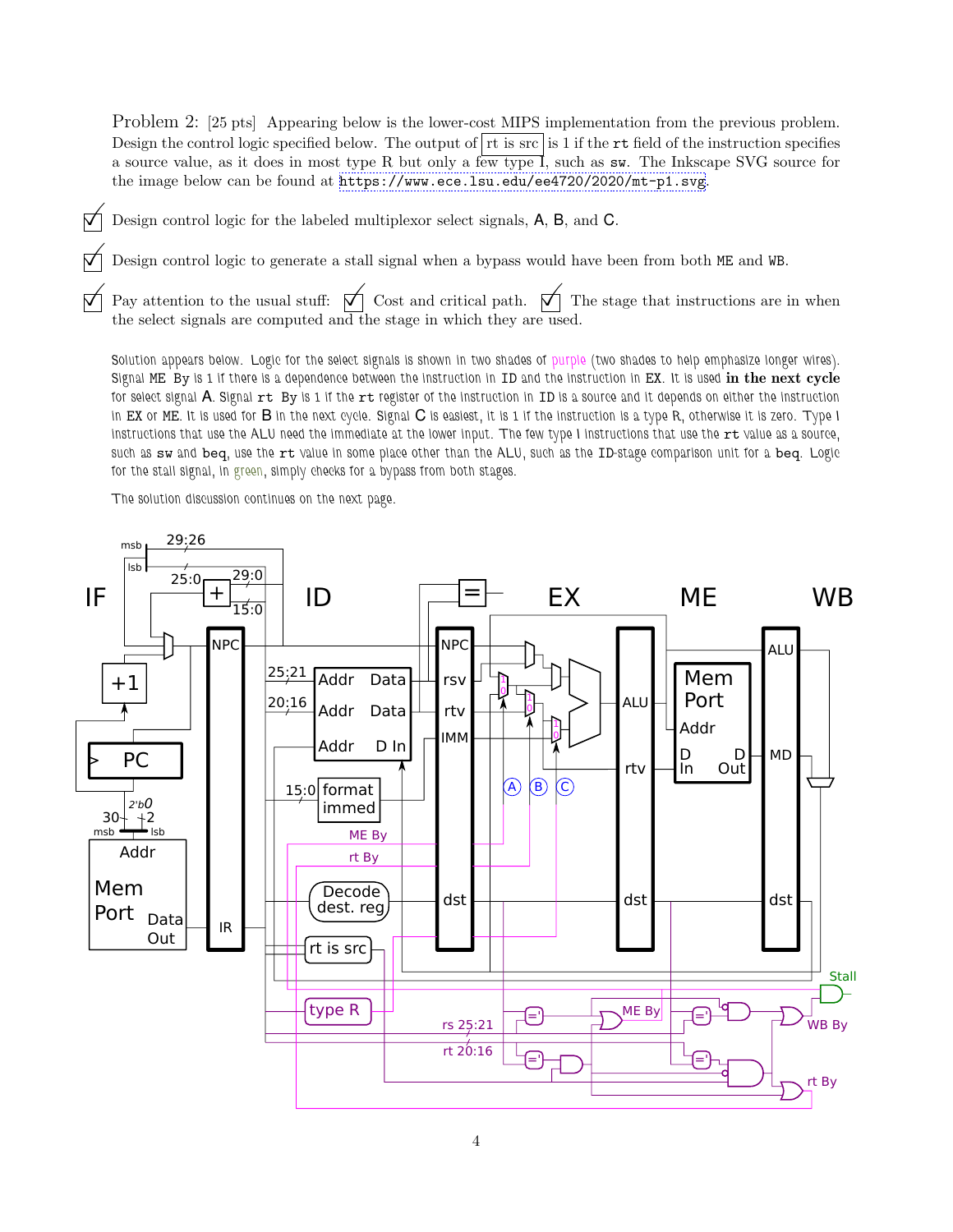Problem 2 Common Mistakes: Many solutions would generate a stall signal when a bypass was needed and the instructions in EX and ME wrote the same register. For example in the following code fragment . . .

| # Cycle |                               |  | 0 1 2 3 4 5 6  |                 |  |  |
|---------|-------------------------------|--|----------------|-----------------|--|--|
|         | sub r1, r2, r3 IF ID EX ME WB |  |                |                 |  |  |
|         | add $r1$ , $r1$ , $r4$        |  | IF ID EX ME WB |                 |  |  |
|         | and $r5$ , $r1$ , $r6$        |  |                | TF TD FX MF. WB |  |  |

... the and instruction uses the value of r1 computed by the add. That value will by bypassed to the add in cycle 4 from the ME stage. The value of r1 carried by the sub instruction is irrelevant to the and. The correct solution here handles this case using the AND gate with a bubbled input.

In too many solutions the rt is src was optimistically assumed to compute the exact signal needed by the B select input. I'm not sure if this counts as a mistake, or as a face-saving way to avoid putting in the necessary effort or time management discipline to solve the problem.

On the original exam there was no description of what the  $rt$  is src logic block did, but it had been used in earlier assignments in the Spring 2020 semester, and students were free to ask what that block did.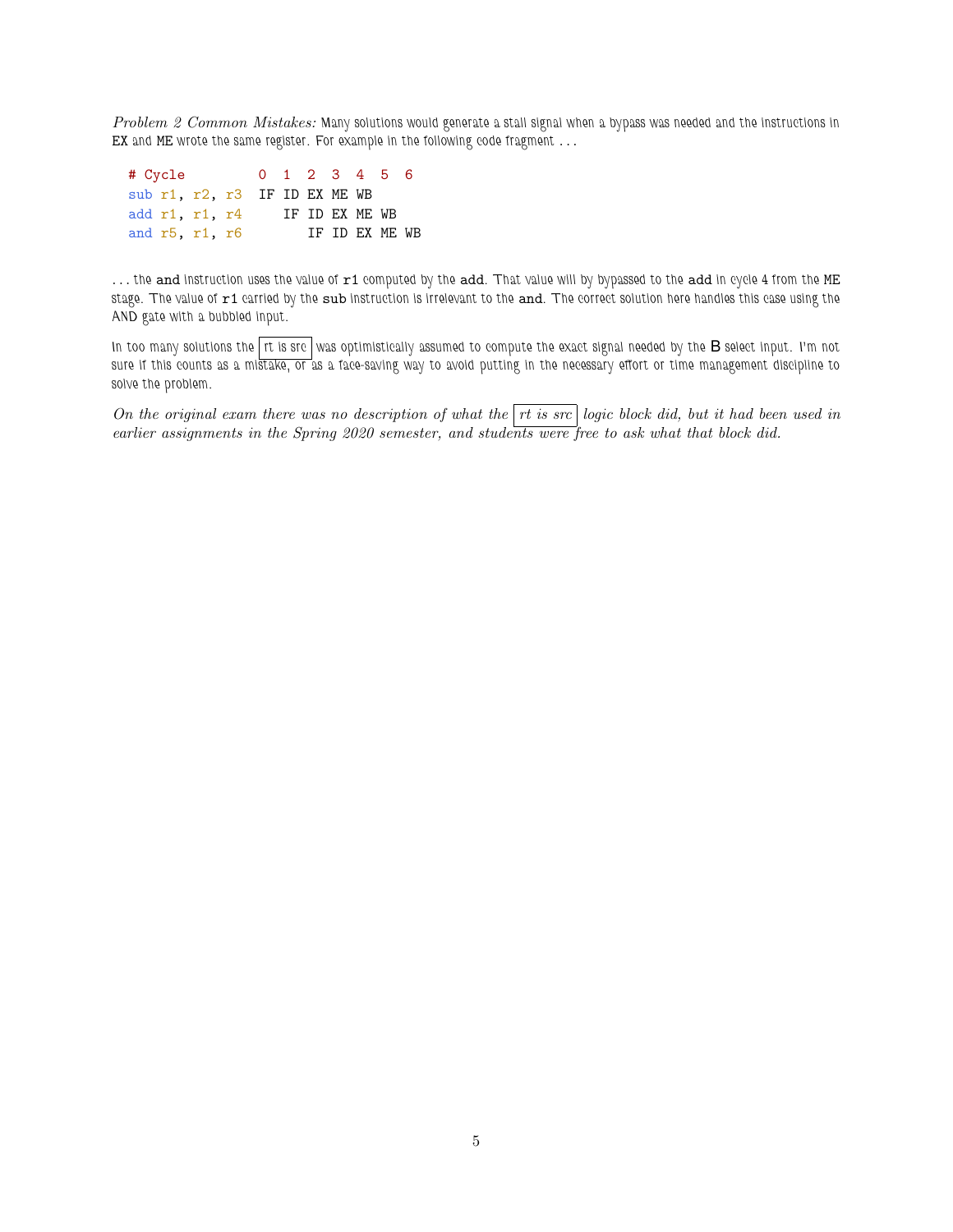

Problem 3: [15 pts] Show the execution of the code fragment below on the illustrated implementation.

 $\Box$  Show execution.  $\Box$  Note that the branch is taken.  $\Box$  Pay attention to the timing of the branch.  $\Box$  Check for dependencies,  $\Box$  including for the branch.

The solution appears below.

One common mistake was overlooking that there is no bypass path to supply the beq with r3 (which is needed in the ID stage), and so the branch must stall until slt reaches WB.

Another common mistake is stalling when a bypass path is available.

```
# Branch taken. SOLUTION
# Cycle 0 1 2 3 4 5 6 7 8 9 10 11 12
lw r1, O(r2) IF ID EX ME WB
slt r3, r1, r4 IF ID \rightarrow EX ME WB
beq r3, r0 SKIP IF -> ID ----> EX ME WB
addi r2, r2, 4 IF ----> ID EX ME WB
xor r5, r5, r9
or r6, r6, r9
SKIP:
addi r7, r7, 4 IF ID EX ME WB
sw r1, 0(r7) IF ID EX ME WB
# Cycle 0 1 2 3 4 5 6 7 8 9 10 11 12
```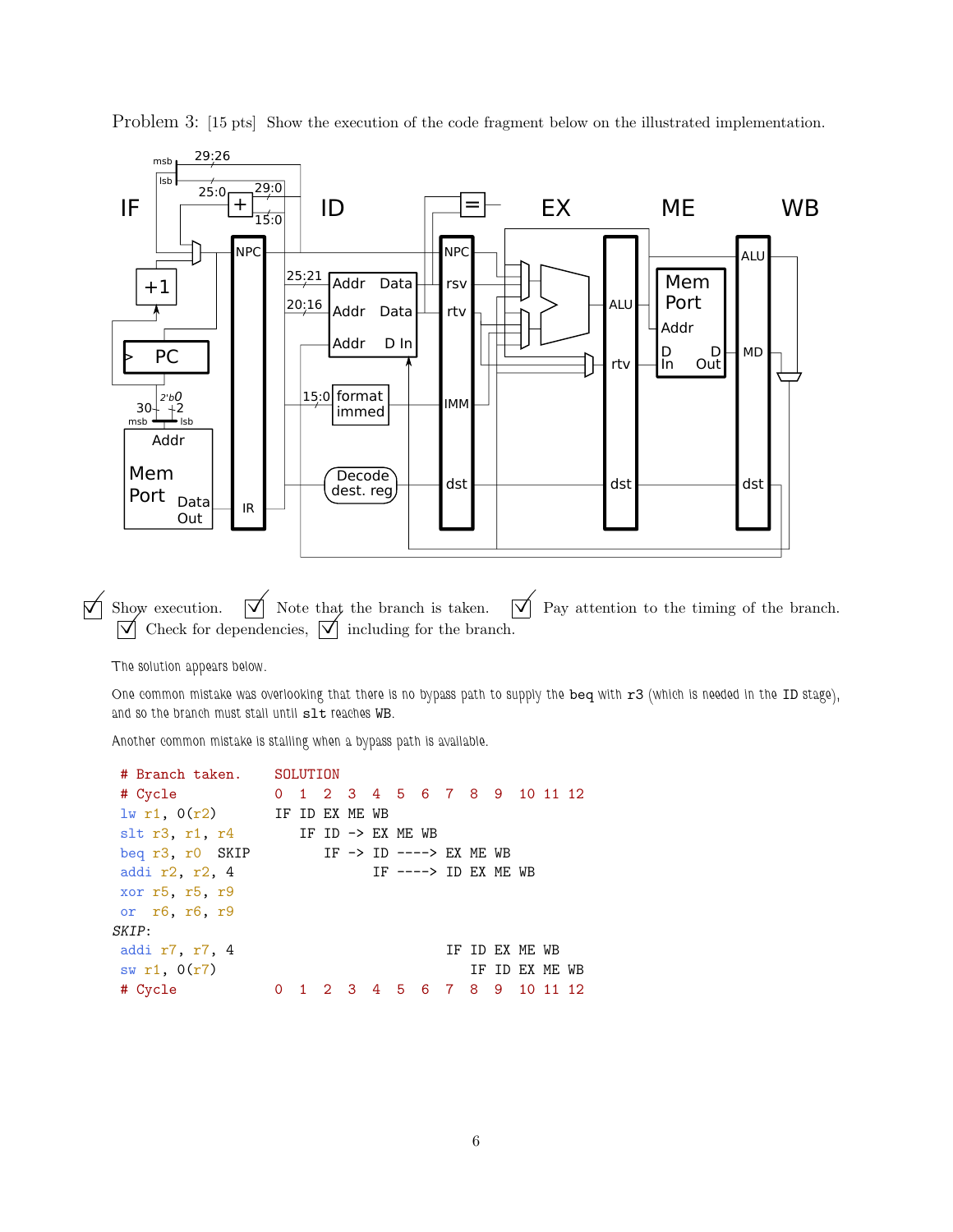Problem 4: [15 pts] The code fragment below runs inefficiently. Modify the code so that it runs faster on the implementation below. Instructions can be re-arranged, changed, or removed, and registers can be changed. Don't forget that the modified needs to do the same thing as the original code.



 Re-write code so that it is faster but, of course, does the same thing as the original. LOOP:

```
lw r1, 0(r2)
andi r1, r1, Oxff
addi r2, r2, 4
lw r3, 0(r2)
srl r3, r3, 24
add r9, r9, r1
add r9, r9, r3
addi r2, r2, 4
sub r8, r2, r11
bne r8, r0 LOOP
nop
```
First, the easier optimizations: The two addi instructions were replaced by one by using offsets on the load instructions. (More about those offsets later.) Instructions were re-arranged to avoid load-use stalls (for example the stall suffered by the andi in the original code waiting for  $r1$  to reach WB), and the branch delay slot was filled.

The sub was eliminated by just checking for equality in the branch, bne  $r2$ ,  $r11$ . The andi sets  $r1$  to the 8 least-significant bits of the loaded value (which was in  $r1$ ). The 1bu  $r1$ ,  $3(r2)$  loads just those 8 bits, and so the andi is no longer necessary. (The offset is 3 because MIPS is big-endian, meaning the memory address, r2+0, is where the 8 most significant bits are.) The srl instruction extracts the 8 most significant bits of  $r3$ . The  $sr1$  can be avoided by again using an 1bu to load just the needed byte. Note that the offset is  $-4$  because  $r2$  is incremented by 8 between the two lbu instructions.

| LOOP: # SOLUTION                         |                    |                |                                      |
|------------------------------------------|--------------------|----------------|--------------------------------------|
| $1bu$ r1, $3(r2)$                        | # Replacement for: | lw $r1,0(r2)$  | andi $r1$ , $r1$ , $0xff$            |
| addi r2, r2, 8                           | # Replacement for: | addi r2, r2, 4 | addi r2, r2, 4                       |
| 1bu $r3$ , $-4(r2)$                      | # Replacement for: | 1w r3,0(r2)    | srl r3, r3, 24                       |
| add r9, r9, r1                           |                    |                |                                      |
| bne $r2$ , $r11$ LOOP                    | # Replacement for: |                | sub $r2, r2, r11$ beg $r8, r0, L00P$ |
| add r9, r9, r3 # Fill branch delay slot. |                    |                |                                      |
|                                          |                    |                |                                      |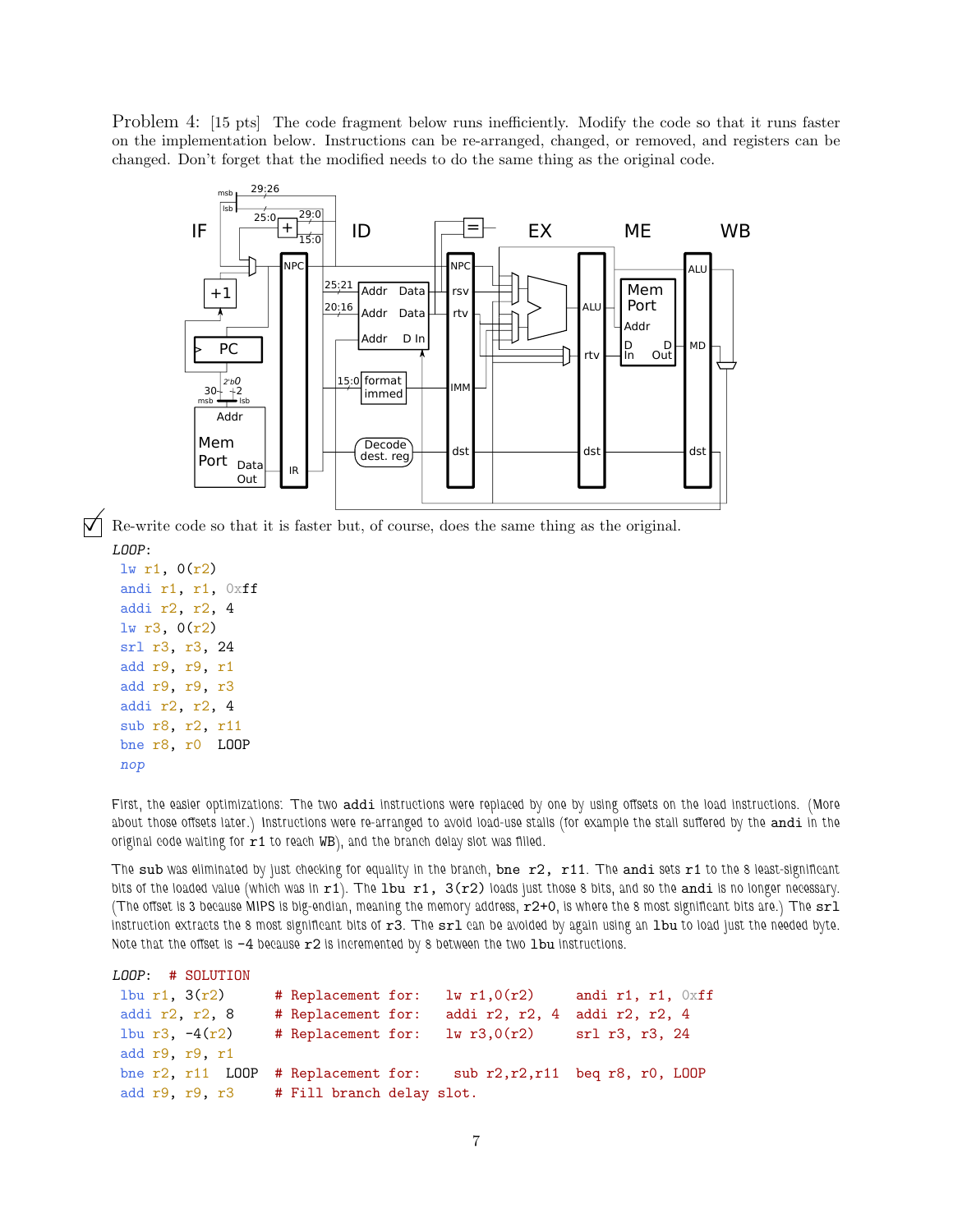Problem 5: [30 pts] Answer each question below.

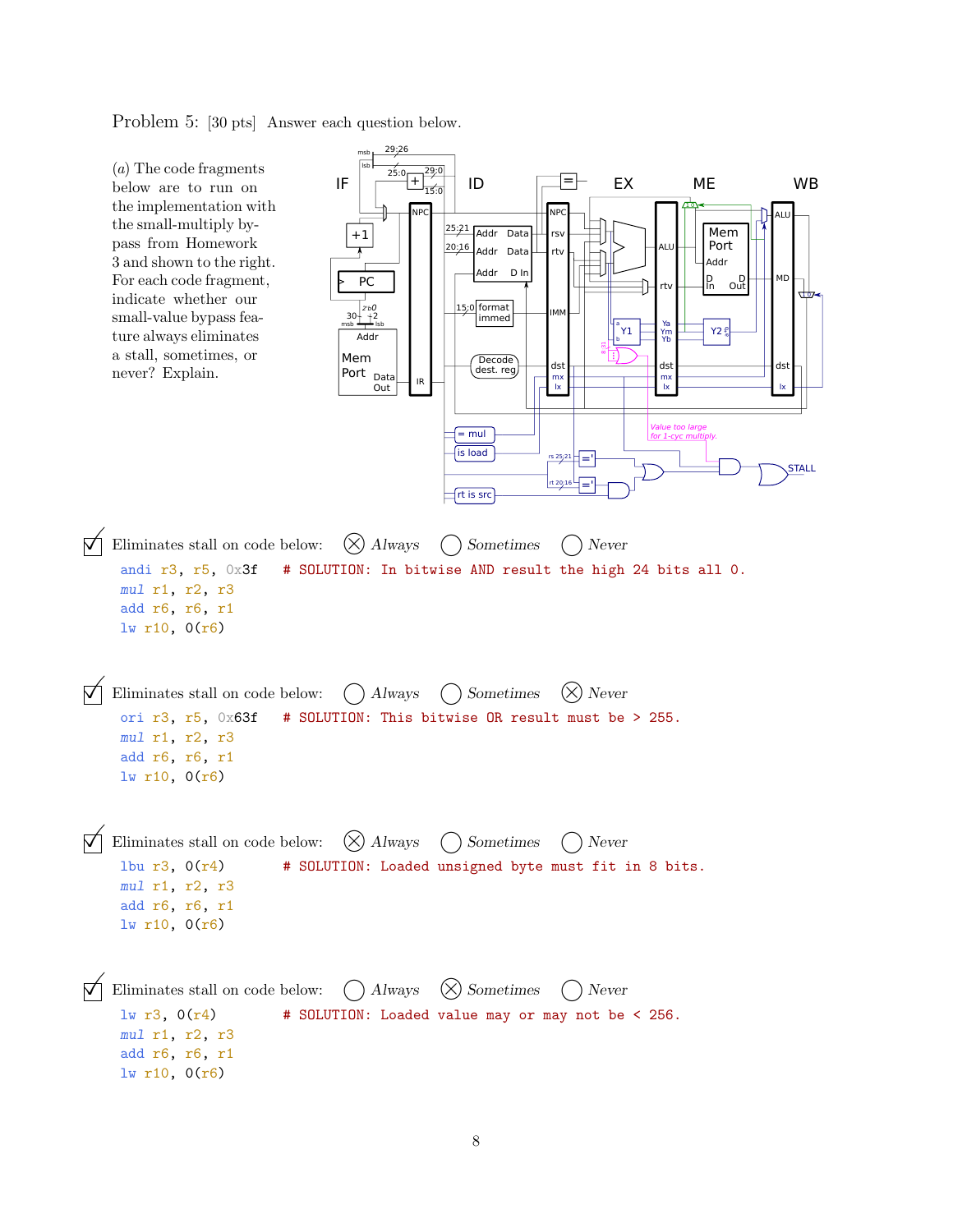(b) In typical practice a company decides upon an ISA, and then makes multiple implementations of that ISA. Let  $H_I$  and  $L_I$  be two implementations of ISA I,  $H_I$  is a high-end system and  $L_I$  is low-cost. Let ISA  $E$  (for expensive) be an ISA designed for high-end systems, and ISA  $C$  (for cheap) be an ISA designed for low-cost systems, and let  $H_E$  and  $L_C$  be their implementations. All three ISAs and all four implementations were designed by skilled engineers with lots of resources.

Why might  $H_E$  be better than  $H_I$  and why might  $L_C$  be better than  $L_I$ ? The same reason should apply to both. The answer is related to the ISAs used for the implementations.

 $H_E$  would be better then  $H_I$  because ISA  $E$  would be designed just for high-end implementations and so can include features that are good for these implementations without regard for whether such features would make it difficult to design low-cost implementations. In contrast, I might have omitted expensive-to-implement features and so  $H_I$  would not be as good. Similarly,  $L_C$  would be better (perhaps cost less) than  $L_I$  because  $C$  would omit features that are only needed in high-end implementations.

Even if  $L_C$  is better than  $L_I$ , why might a user still choose  $L_I$ ?

Software compatibility. The cash-strapped user buys  $L_I$  but hopes that later he can afford  $H_I$  and run his software on it unmodified. Had the user bought  $L_C$  and then later bought  $H_E$ , software would have to be re-compiled before  $H_E$  could be used.

(c) Consider the preparation of a set of SPECcpu results. For each item below indicate who is responsible, SPEC (the organization) or the tester. Also indicate what would be the problem if it were the other way around. For example, if you answered that SPEC chooses the benchmarks, then explain the disadvantage of having the tester choose the benchmarks.

Choose the benchmarks:  $(\times)$  SPEC or  $($ ) The Tester

A benchmark suite is only useful if all testers use the same benchmarks.

Problem if it were the other way around:

If each tester chose the benchmarks there would be no way to compare results from two different testers. They could differ even if exactly the same system were tested.

Choose the benchmark input data:  $(\times)$  SPEC or  $\cap$  The Tester

Changing the input data can drastically change the run time, so the reasons are the same as for benchmark choice above.

Problem if it were the other way around:

Certain testers would choose inputs for which run time would be low, thus making the tested system appear fast.

| $\bigvee$ Choose the benchmark training data: $\bigotimes$ SPEC or $\bigcirc$ The Tester |  |
|------------------------------------------------------------------------------------------|--|
|                                                                                          |  |

Training data is used for profiling runs. Results from the profiling run are used by the compiler to optimize code, for example, to re-arrange code so that most branches are not taken.

A case could be made that the choice of training data should be based on how the compiler will use the profiling information. Since the compiler choice is up to the tester, training data ought to be up to the tester to. But the SPEC R&R rules say no, testers SHALL use the SPEC-provided training inputs.

Problem if it were the other way around:

If the tester were allowed to choose the training data then certain unscrupulous testers might use the reference data (the data used to compute SPEC scores) for training. That would yield the best results, but does not reflect a real-world situation because for all kinds of reasons developers don't know in advance the exact inputs their programs will be run with. For one thing, each run the program usually get different inputs. How many people write the exact same letter each time they use a word processor?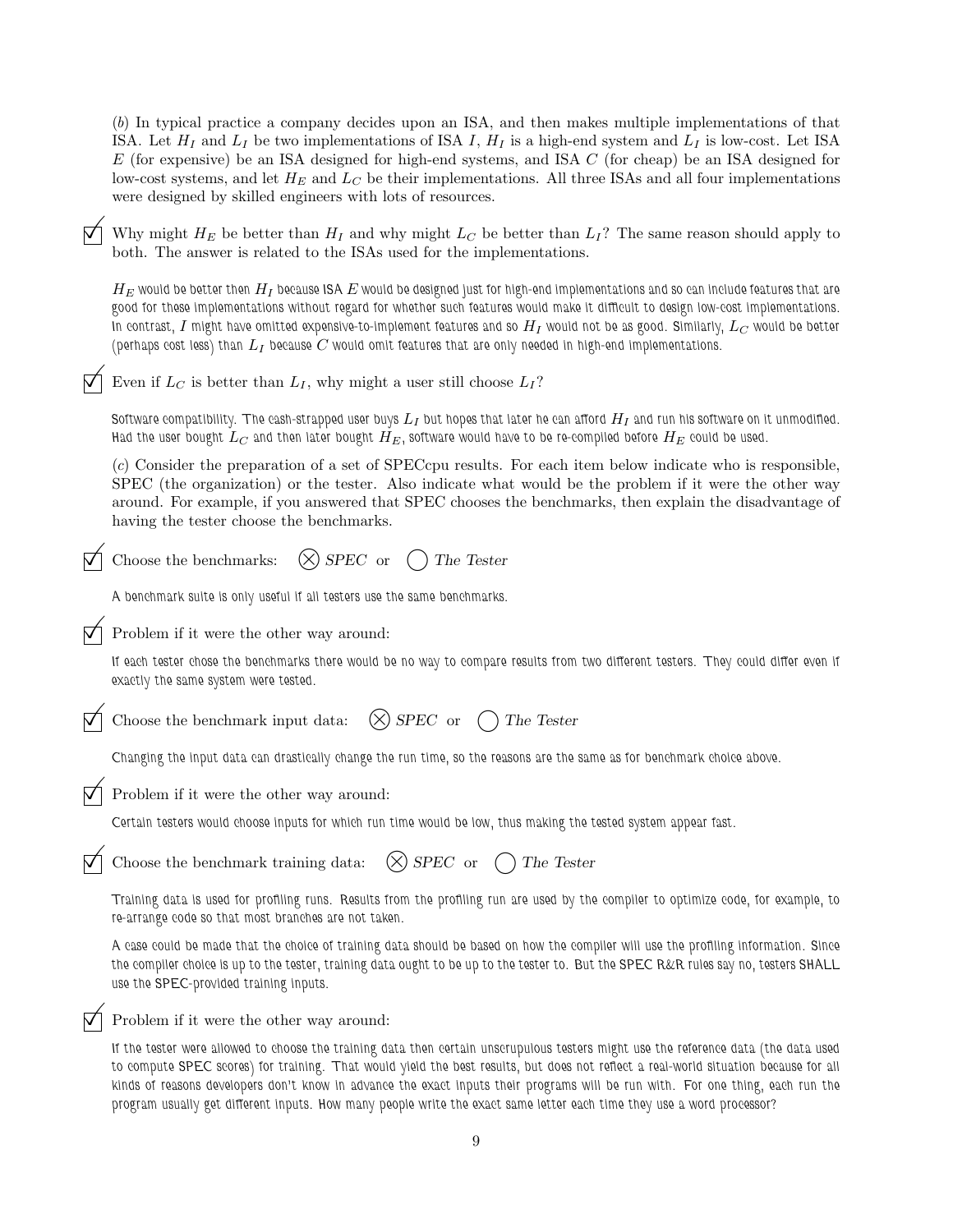## $\Box$  Choose the compiler:  $\bigcirc$  SPEC or  $\Diamond$  The Tester

SPECcpu is designed to test new ISAs and implementations, and to show their full potential. If an ISA is truly new then there is no way SPEC could choose the compiler, the compiler would be developed in-house by the company that designed the new ISAand implementation. Furthermore, the compiler can be thought of as part of the system being tested, for example, it might optimizing assume the presence of certain features.

 $\nabla$  Problem if it were the other way around:

If SPEC did choose the compiler it would be impossible or difficult to test new designs.

 $\nabla$  Choose the compiler optimization flags: () SPEC or  $(\times)$  The Tester

If the tester chose the compiler, but SPEC choose the flags that would mean that SPEC is requiring compilers to support a set of SPEC flags. A case could be made for this at the base tuning level, in which the programmer is expected to use a set of flags providing good results, for example, -O3 (optimization level 3) or -fast. But for the peak tuning level SPEC-provided flags would preclude experts choosing flags specially chosen for a particular benchmark on the tested system.

 $\nabla$  Problem if it were the other way around:

If SPEC chose the flags then the peak results would reflect the best possible performance. That's because SPEC could not be expected to choose them for each system and benchmark. (They certainly could not do that years in advance when the suite is developed, because they couldn't know how to set flags for implementations and using compilers that don't yet exist. It would cost way too much money to have a SPEC team updating the flags for each new benchmark, and anyway would be a source of endless squabbling about the amount of effort the team puts in.)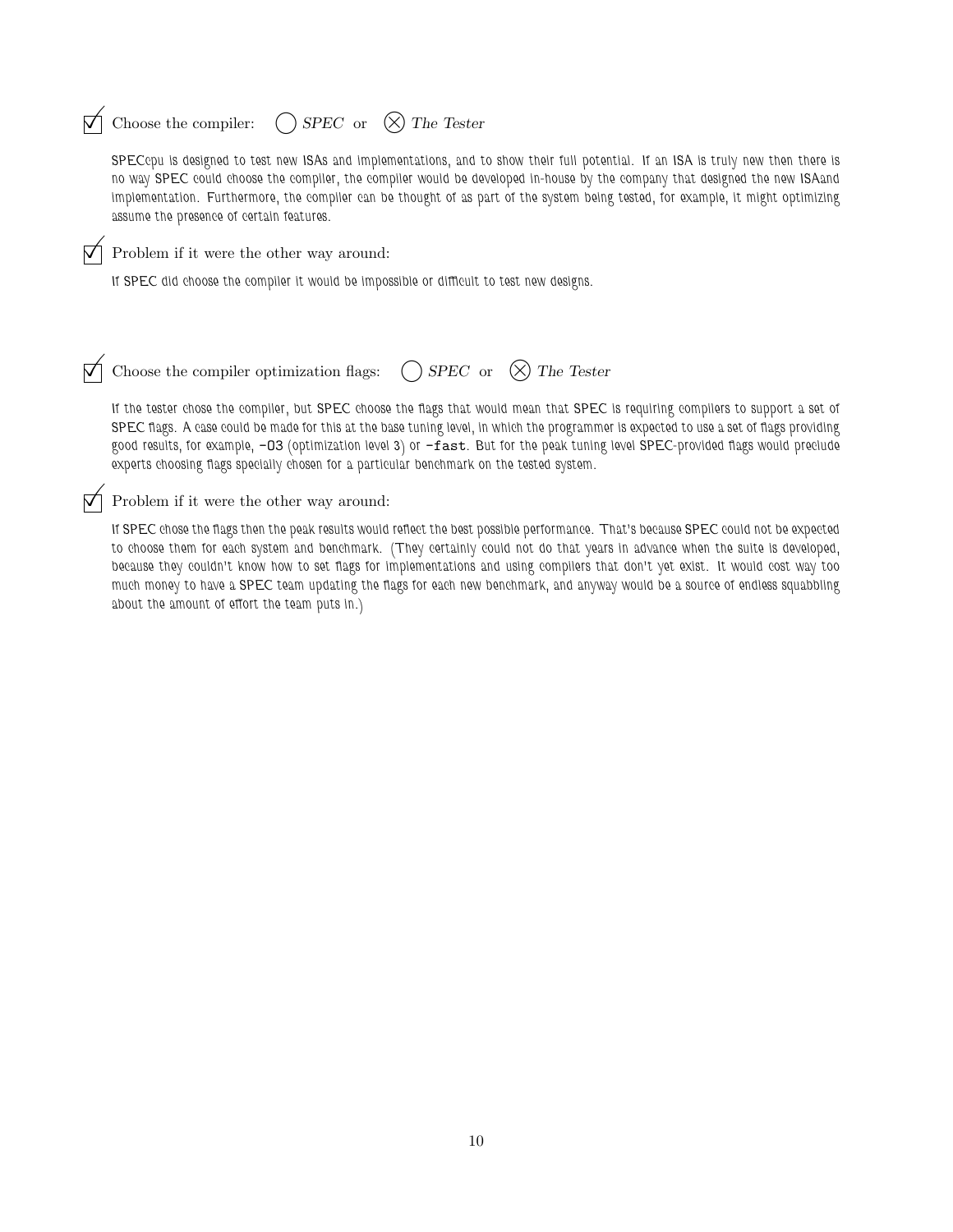(d) The IA-32 ISA has been described as Intel's golden handcuffs. Who slapped on those handcuffs? What does the gold refer to? What do the handcuffs refer to? This was discussed in class, but it is okay to use Web searches to answer this question.

The reason for these handcuffs is:

IBM chose the Intel 8086, sort of an IA-32 implementation, for their personal computer, the IBM PC. That product became very successful, not because it was the first personal computer, but because the IBM name signaled that personal computers were now usable by anyone, not just hobbyists.

 $\triangledown$  They are golden because:

IBM sold lots of PCs so Intel made lots of money.

They are handcuffs (a restriction) because:

Short Answer, but sufficient for full credit: A huge base of software ensured customers for future implementations of the ISA despite its many limitations.

Long Answer: Intel may have felt that the 8086 ISA (called IA-32 in class) was saddled with too many restrictions to be useful for a personal computer ISA with a decade or more of implementations ahead, and so would have wanted to develop a new ISA and scrap IA-32. But a computer with a new ISA would not be able to run all the software developed for the very successful PC, and so buyers would have to wait for new software to become available and hope that their favorite programs would be ported. A buyer then could just as easily by a computer using a non-Intel CPU. Intel and IBM were well aware of this, and so they dared not change the ISA, despite its flaws. Among the more irritating flaws was the need to use a pair of registers to specify a 32-bit memory address. That made address arithmetic much more complicated.